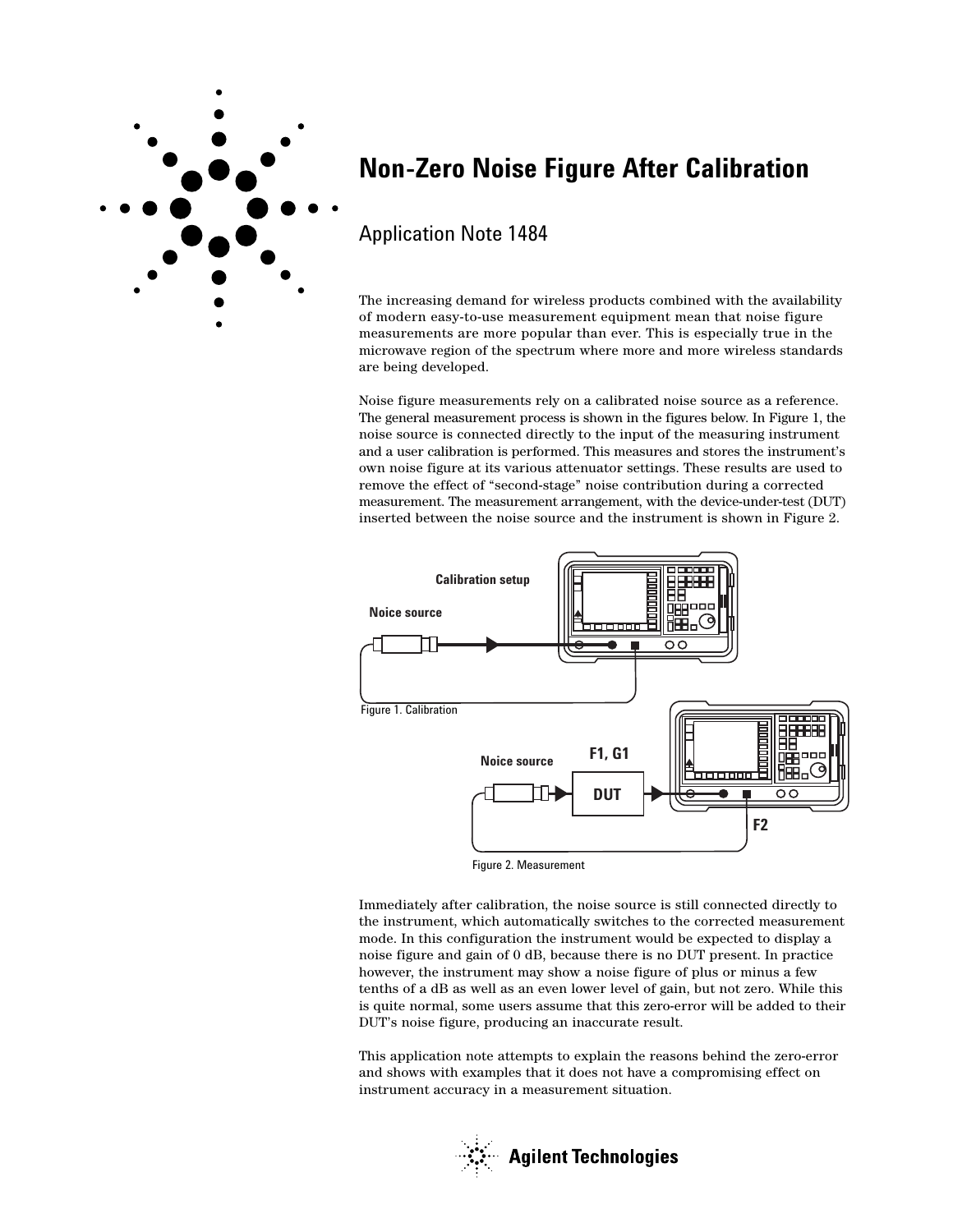## **Theory**

Figure 2 along with the basic noise figure equation will be used as the basis of the explanation. The general equation for the noise factor of two cascaded stages as defined by Friis (Proceedings of the IRE, July 1944, pp.419-422) as:

$$
F_{12} = F_1 + \frac{(F_2 - 1)}{G_1}
$$

Where

 $F_{12}$  is the noise factor of the DUT and analyzer combined

 $\mathrm{F}_1$  is the noise factor of the DUT

 $F<sub>2</sub>$  if the noise factor of the analyzer

 $G_1$  is the gain of the DUT in linear form

And noise figure =  $10LOG_{10}(noise factor)$ 

Immediately after calibration no DUT is in place so

$$
F_{12} = F_2
$$
 and  $G_1 = 1$ 

The noise figure of the analyzer will be assumed to be 10 dB in this discussion to make explanation simpler. In this case

 $NF_2$  = 10 dB so  $F_2$ =10^( $NF_2/10$ )=10

Although there is no DUT in the circuit, the Friis equation can be worked backward to calculate  $F_1$ 

$$
F_1 = F_{12} - \frac{(F_2 - 1)}{G_1} = 10 - \frac{(10 - 1)}{1} = 1
$$

 $NF_1 = 10Log_{10}(1) = 0$  dB

However, when a small gain error of 0.05 dB is introduced into  $G_1$  an interesting result occurs. First this is converted into linear form, so  $G_1 = 10^{\circ}(0.05/10) = 1.01158$  and

$$
F_1 = 10 - \frac{(10 - 1)}{1.01158} = 10 - 8.8970 = 1.103
$$

 $NF_1 = 10Log_{10}(1.103) = 0.426 dB$ 

It seems that for a relatively minor gain error a fairly significant noise figure error has been produced.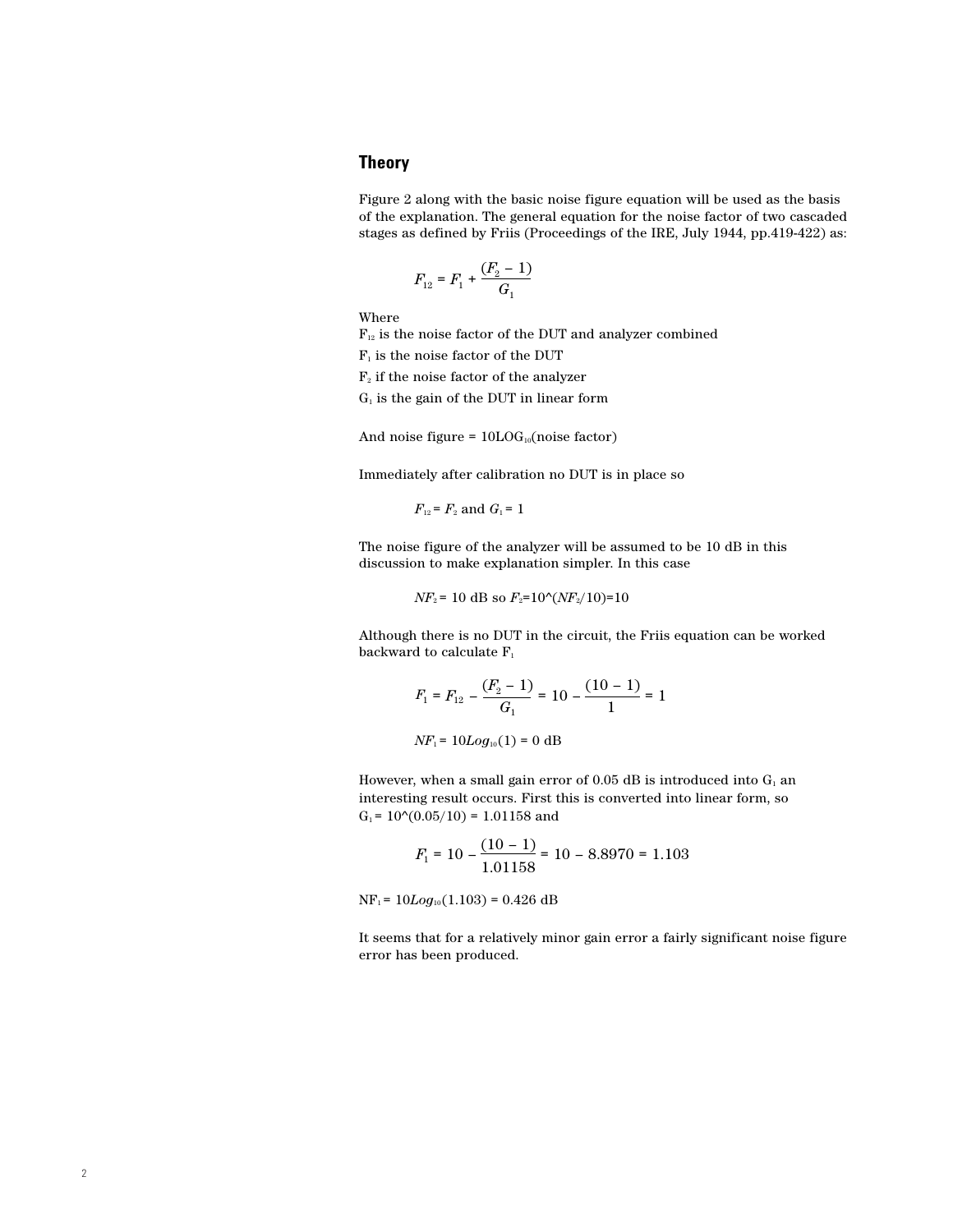Looking at the equation again

$$
F_1 = F_{12} - \frac{(F_2 - 1)}{G_1 + gain\ error}
$$

In this situation  $G_1$  is 1, so the gain error is multiplying the second-stage noise factor  $F_2$  to give a high apparent error (zero-error) in NF1. The bigger the gain error and the higher the value of F2, the bigger the zero-error will be. Figure 3 clearly shows this phenomenon.



Figure 3. Apparent noise figure error

The same phenomenon will be seen if a small error is applied to the noise factor.  $G_1$ ,  $F_1$ , (and therefore  $F_{12}$ ) are entwined, so any change in any one of these parameters affects the others. The mathematical model is therefore not entirely complete, but does show the mechanism behind the zero-error. To create an exact model would involve an analysis of the individual power levels involved in the measurement and calibration process.

The important point is that small changes in power levels, noise factor and gain, effectively multiply the noise factor of the measuring instrument, producing a zero-error.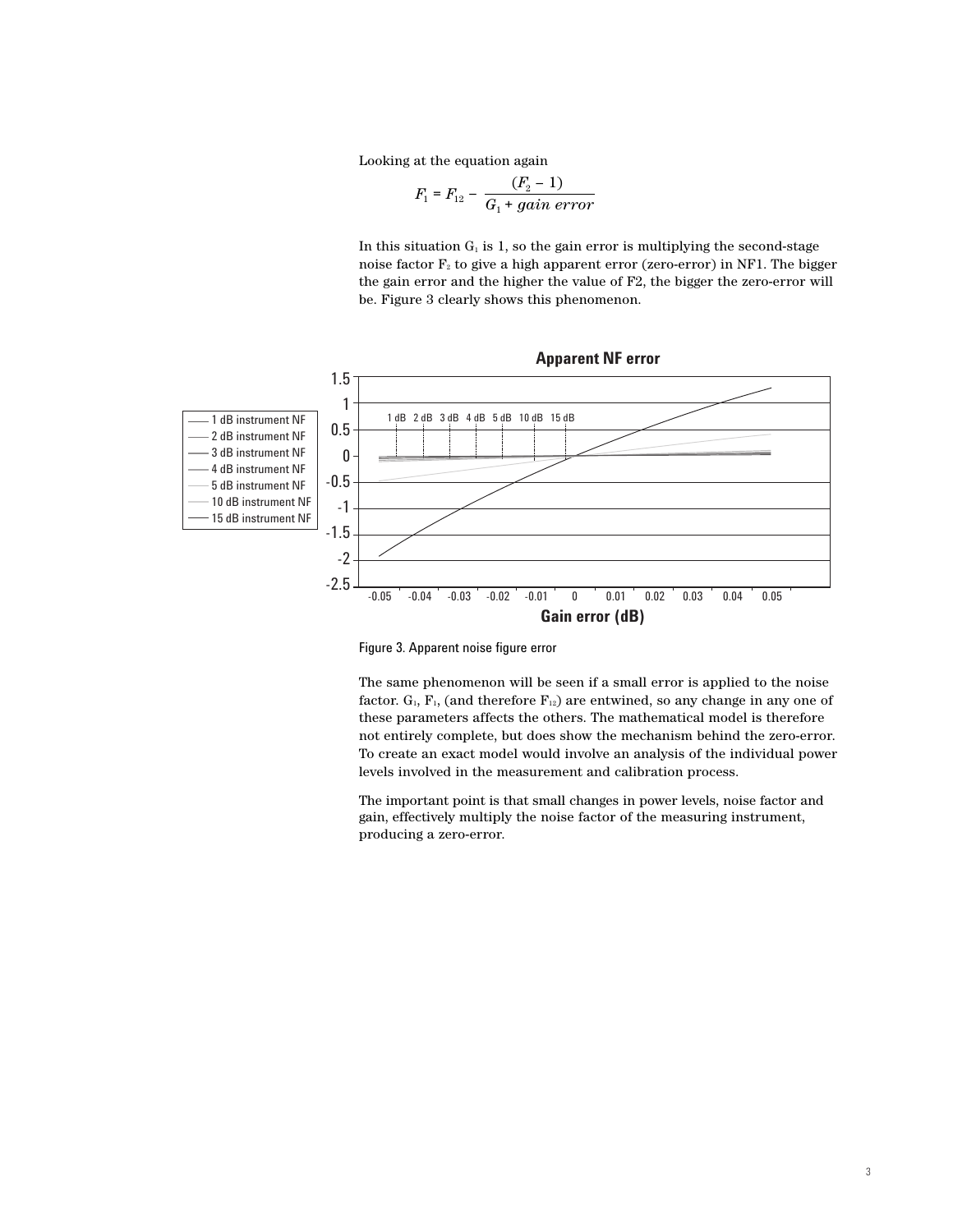## **Sources of error**

The magnitude of the power errors involved is very small and many factors can cause them. However, there are several main candidates, of which measurement jitter is the most likely. Noise is by nature random, so when measuring noise power enough measurement time must be allowed to obtain a suitably accurate result. Increasing the number of averages in a noise figure measurement decreases the jitter.

Temperature variation is also a major source of power errors. The noise figure and gain of any DUT as well as any measuring instrument varies with temperature. Every effort should be made to keep the temperature of the measurement environment stable, and calibration should be a regular activity.

Poor quality, dirty, or inappropriate connectors, cables, and adapters are a primary cause of power errors and power variation. Errors caused by these sources can be quite large since a damaged cable (for example) provides an excellent way for extraneous signals to enter the system. All RF connections should be inspected regularly and replaced if necessary.

## **Measurement architecture**

The system architecture as well as the noise figure of the measurement equipment has an influence on the zero-error. Figure 4 shows the front-end architecture of a RF noise figure analyzer that has coverage to 3 GHz.



Figure 4. RF architecture

The first mixer in this arrangement upconverts to an IF around 4 GHz, so only a low-pass filter on the input is required to remove the image frequency from the input of the instrument. This provides a single-sideband measurement, which is the most accurate.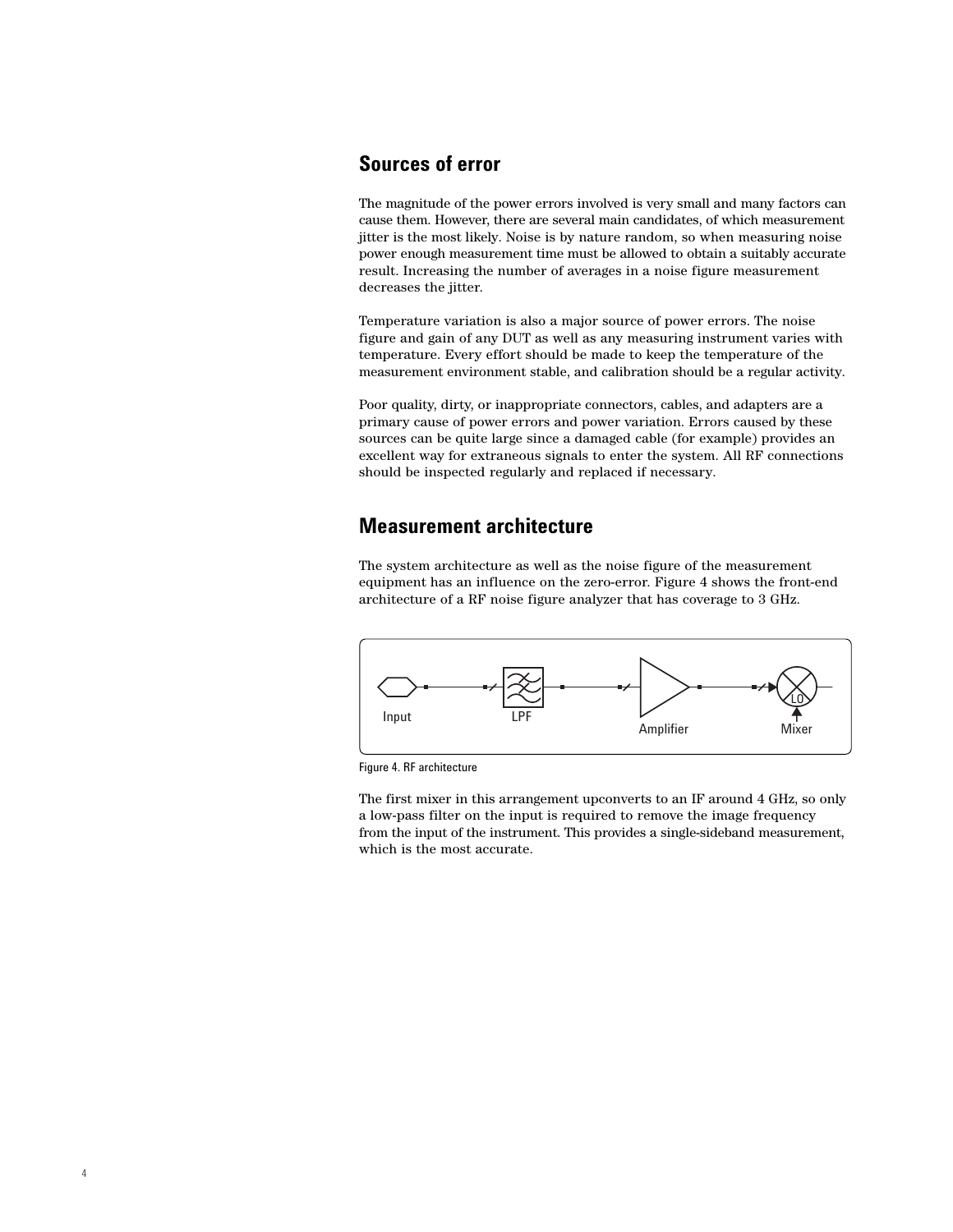Microwave measurements are more of a challenge, and there are generally two ways to make them. Figure 5 shows an arrangement using an RF noise figure analyzer along with some external hardware to bring the frequency of interest down to an IF in the operating range of the analyzer.





Figure 5. Microwave measurement

The downconverter is comprised of an external mixer, LO, and associated filtering. The LO will typically be a high-quality microwave signal generator which may or may not be controlled from the main instrument. This is a notoriously difficult set-up to develop. Care must be taken to make sure no signals of any significant level reach the analyzer other than the one to be measured. It can be difficult to meet this criterion depending on the frequencies of interest, and very specialized, expensive filters may be required to remove all the images, sidebands and particularly the LO leakage. The LO must have a low noise floor because along with the loss in the mixer and filters this will increase the noise figure of the set-up. This type of arrangement may have a limited bandwidth depending on the equipment used, and may be acceptable for some measurement requirements. The difficulty of this set-up relegates its use primarily in systems, and not as a test set-up put together in a single afternoon in order to make a single noise figure measurement.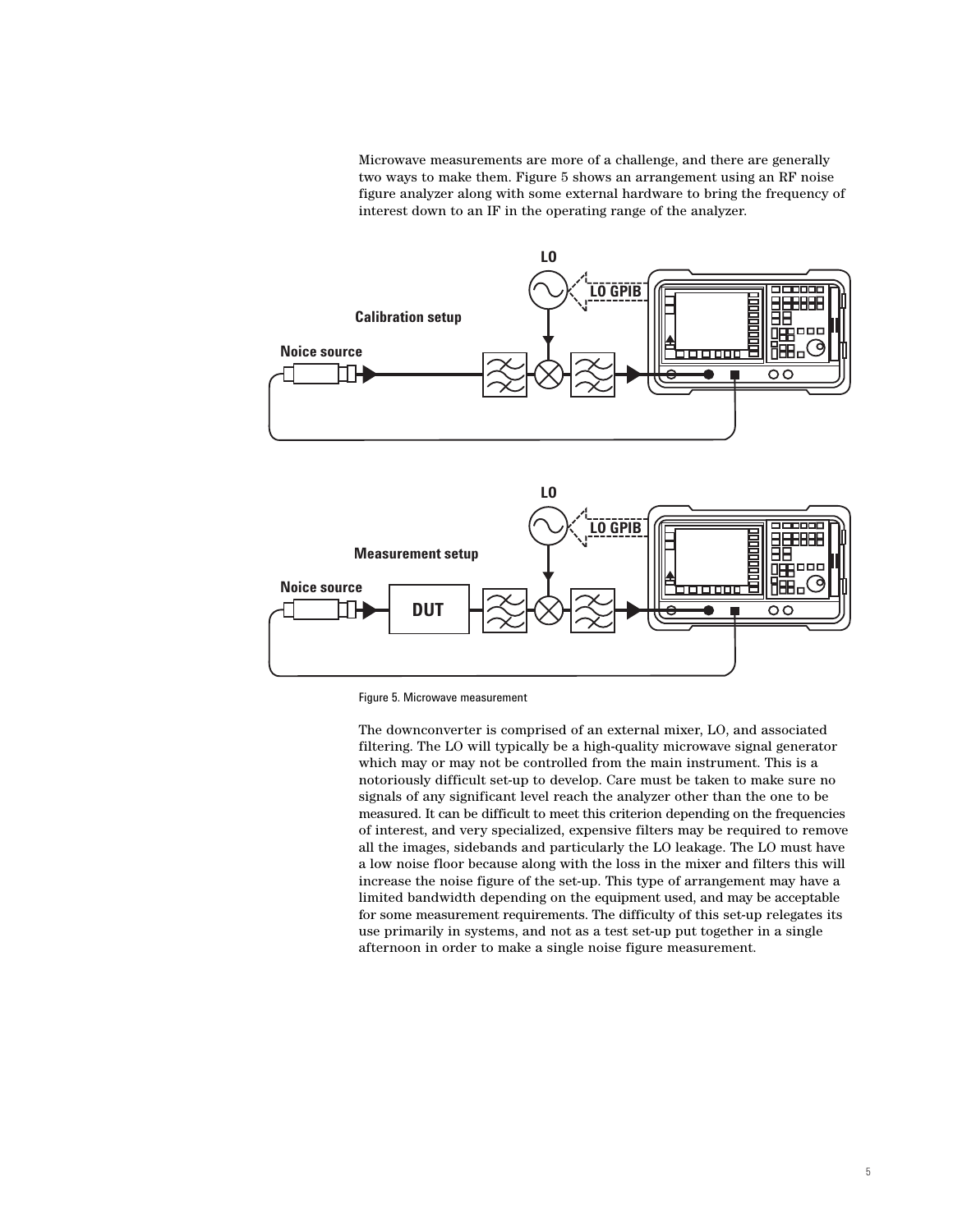The alternative to this type of microwave measurement configuration is a microwave noise figure analyzer that typically allows measurements up to 26.5 GHz. Above this, current technology does not allow any other option but an external downconverter. Microwave noise figure analyzers also cover the RF portion of the spectrum, and have the same architecture as their RF counterparts. Above 3 GHz the architecture must change. The first conversion in the RF instrument is an upconversion. Clearly this option is not possible in the microwave region because it would require an IF and LO of unacceptably high frequencies. In the microwave region, the first conversion must be a downconversion. The arrangement is shown in Figure 6 below.



Figure 6. Microwave architecture

If the first IF is around 300 MHz the image frequency at the input of the instrument would only be 600 MHz away from the frequency of interest. With an overall bandwidth of 26.5 GHz this becomes a problem. The only way to remove the image component is to have a narrowband filter that tracks the RF frequency of interest. In Figure 6 there is a YIG (Yttrium Iron Garnet) bandpass filter preceding the mixer. YIG is a crystal that has very high Q characteristics and allows multi-octave frequency tuning when it is immersed in a variable magnetic field. This magnetic field is generally an electromagnet employing a variable current source. The variable current provides very linear tuning characteristics. This type of filter is fairly lossy so it is positioned after the low-noise amplifier to maintain an acceptable system noise figure.

YIG-tuned filters are very versatile but because they are magnetic in nature they have some undesirable characteristics. Magnets exhibit hysteresis, and this affects tuning behaviour. The passband response is somewhat unpredictable, with several peaks that vary depending on tuning history (the frequency to which the filter was last tuned), with frequency and temperature. Tuning sensitivity is very high (perhaps 20 MHz/mA) and any noise from the current source will cause jitter in the center frequency.

All this means that if a YIG-tuned filter is centered on 10 GHz, and is tuned to a different frequency and back to 10 GHz, it will have a slightly different response. This will generate slight power differences, and for noise figure will result in a zero-error of up to a few tenths of a dB.

The zero-error can be minimized by making measurements at spot frequencies rather than by making more conventional swept measurements. In this way, the filter does not move between calibration and measurement steps and will be more stable. Unfortunately, this has time and process implications. There is generally some form of proprietary alignment process to minimize the effects caused by filter but they are not perfect.

In many cases the zero-error observed of a well-designed downconverter architecture will be better than that of a wideband microwave noise figure analyzer. However, this is of little significance.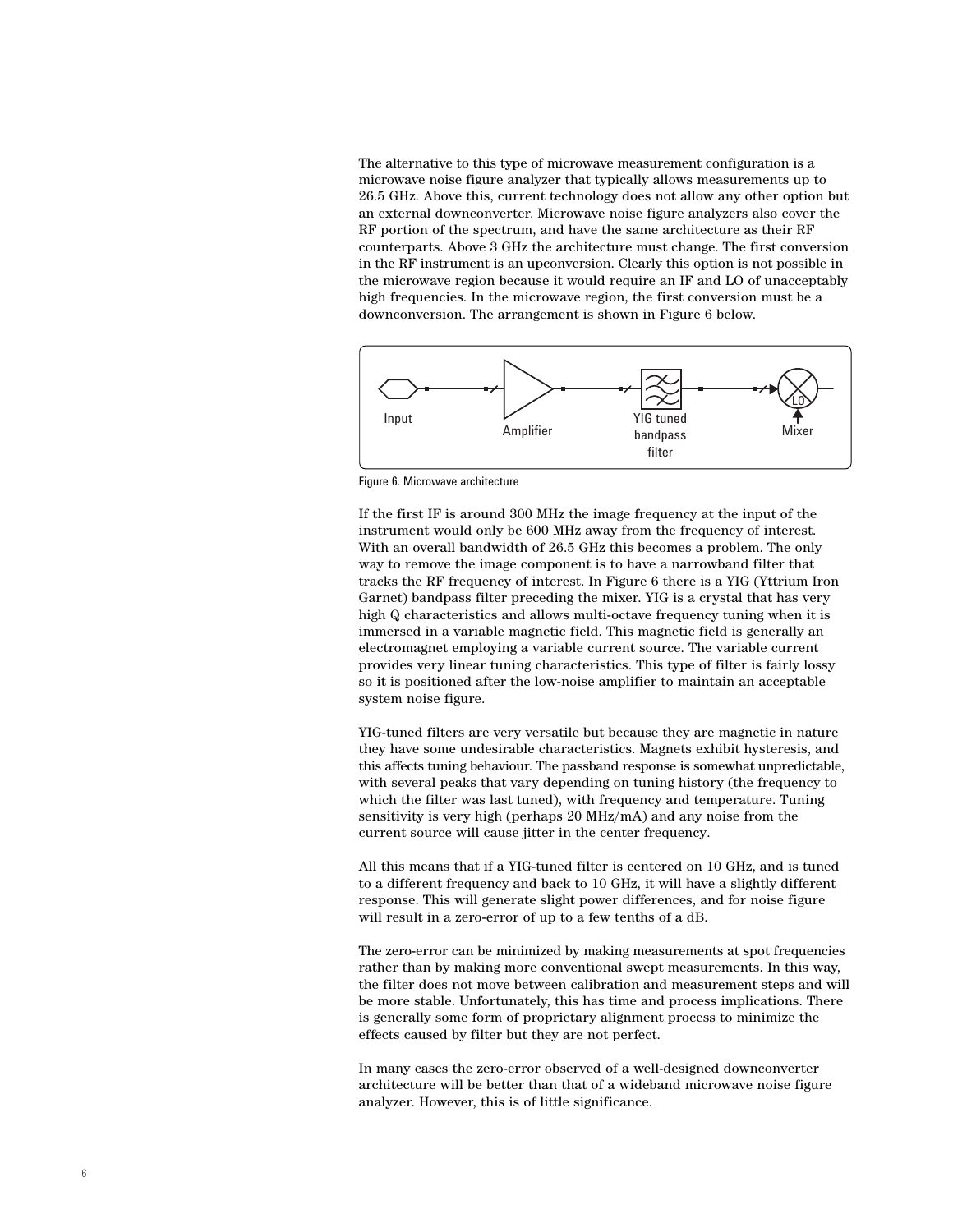## **Measuring a real DUT**

This discussion will add a DUT with a 3 dB noise figure and 20 dB of gain in the circuit.

> $3 dB \, NF_1 = 10^{\circ}(3/10) = F_1 = 1.995$ 20 dB  $G_{1\text{log}} = 10^{\text{A}}(20/10) = G_{1\text{lin}} = 100$

 $F_{\rm ^{12}}$  must be solved for this exercise.

$$
F_{12} = 1.995 + \frac{(10-1)}{100} = 2.085
$$

Reintroducing the 0.05 dB gain error will show what effect it has on *NF*<sup>1</sup>

$$
F_1 = 2.085 - \frac{(10 - 1)}{100 \times 1.01158} = 1.996
$$

*NF*<sub>1</sub> = 10*Log*<sub>10</sub>(1.996) = 3.00224 dB

The small gain error that gave a high zero-error with no DUT in place now has an almost insignificant effect. A spreadsheet can be construed to experiment with different values in the above equation. The following examples were generated using this method.

|                           | dB       | Lin      |
|---------------------------|----------|----------|
| Instrument noise figure   | 10       | 10       |
| DUT noise figure          | 0        | 1        |
| Dut gain                  | 0        | 1        |
| Total noise figure        | 10       | 10       |
| Gain Error                | 0.05     | 1.011579 |
| Apparent DUT gain         | 0.05     | 1.011579 |
| Apparent DUT noise figure | 0.425842 | 1.103022 |

Figure 7. Example of a spreadsheet calculator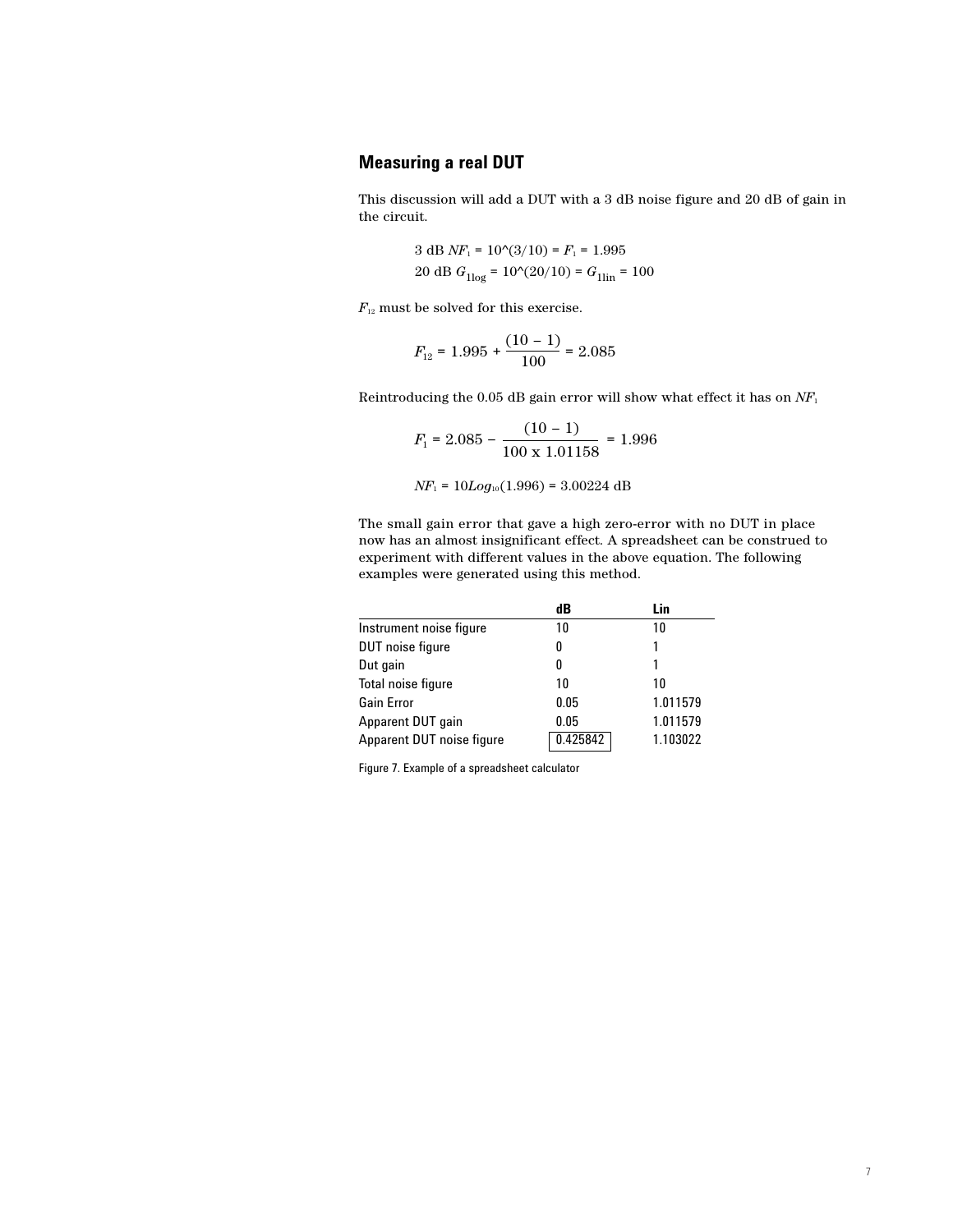# **Examples**

The examples of different DUTs in figures 8, 9, and 10 show the effect that a small gain error has on the measured noise figure. For every 10-dB increase in gain there is a corresponding 10-dB reduction in noise figure error.

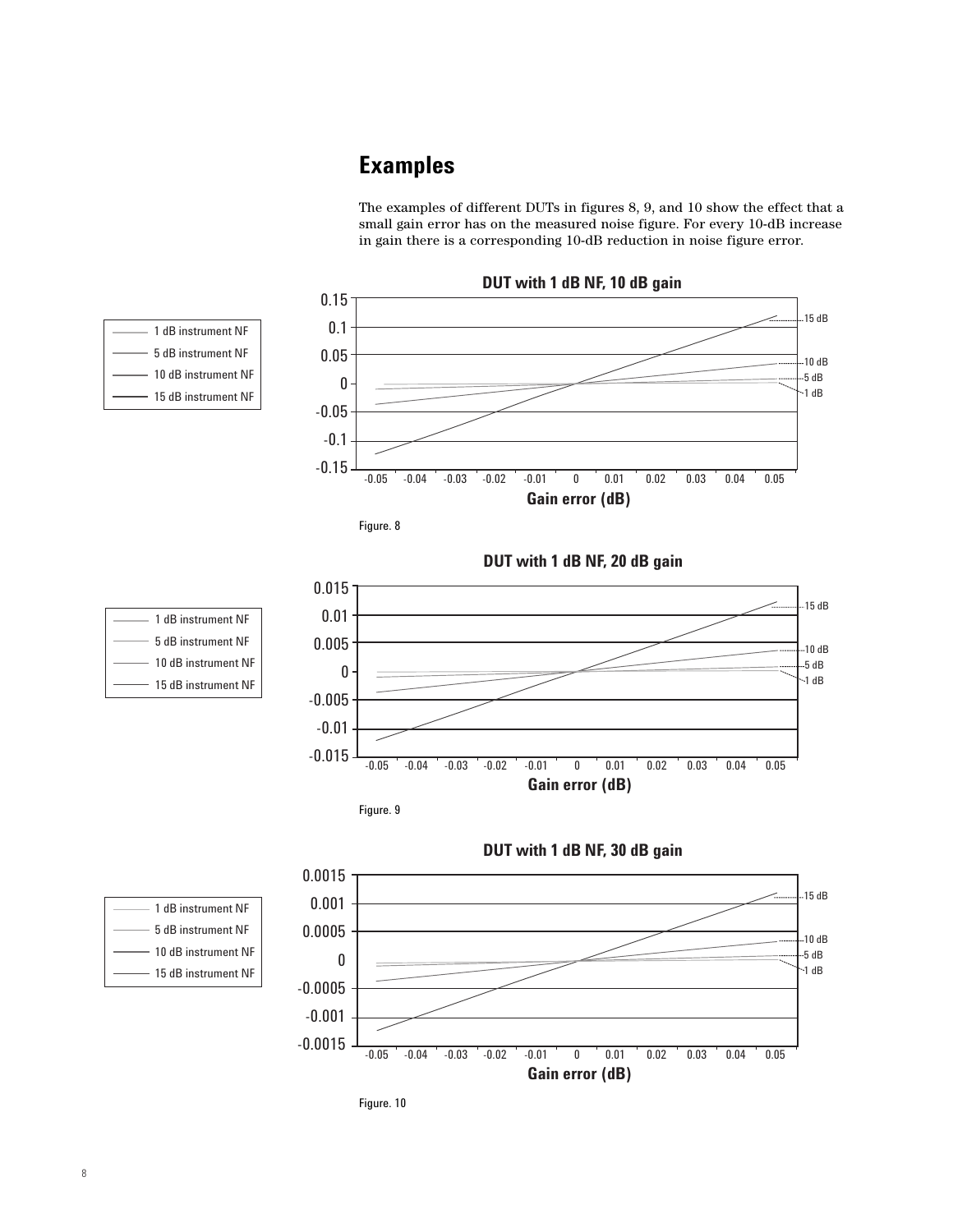Figures 11 and 12 show that the error also decreases as the noise figure of the DUT increases. These points can be summarised as a reduction in second-stage contribution, the ratio  $F_{12}/F_1$ ,  $F_{12}$  being a function of the instrument's noise figure and the DUT's gain and noise figure. The closer the ratio  $F_{12}/F_1$  gets to 1 the better the result will be. From this data a rule-of-thumb may be constructed dictating that the contribution from the zero-error is reduced by the DUT's (gain + noise figure) dB.











1 dB instrument NF 5 dB instrument NF 10 dB instrument NF 15 dB instrument NF

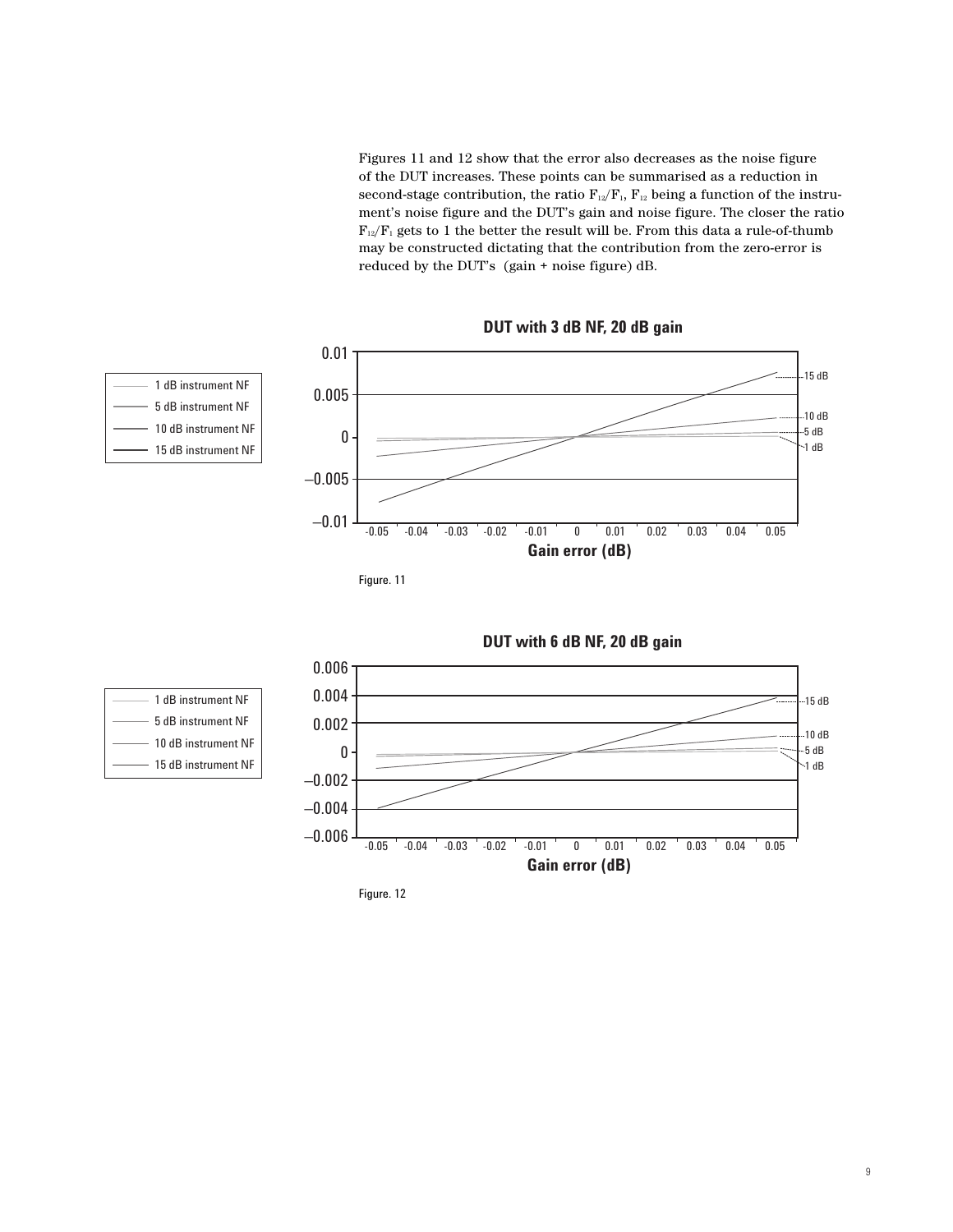In some instances, such as a mixer application, users may not be measuring a DUT that has any gain. In these cases the zero-error is actually a real error. A typical mixer may have a noise figure of 8 dB or more so an error of a few tenths of a dB may not be important. Using spot measurements, and stable temperature environments can reduce the zero-error. By far the best way to reduce the zero-error is to precede the measurement instrument with a low-noise amplifier so that the ratio  $F_{12}/F_1$  tends toward 1. The gain of the amplifier should be minimized to ensure that the instrument's dynamic range is not compromised.

Zero-error is only one of many factors that contribute to total measurement uncertainty that has been covered in detail elsewhere. Zero-error is one of the minor considerations, and noise source accuracy is more prominent with accuracy specifications of about 0.1 dB. Unlike zero-error, this type of error is not reduced by the DUT's gain or noise figure. A noise figure measurement uncertainty calculator can be found on Agilent's Web pages at **www.agilent.com/find/nfu.**

# **Conclusions**

This note has shown the mechanism behind non-zero noise figure after calibration and has discussed the main components that contribute to the zero-error. Examples have demonstrated that the zero-error does not compromise the measurement accuracy when a test device is in place.

The differences in architecture between a RF instrument and the microwave portion of a microwave instrument have been discussed and the influence the YIG tuned filter has on the zero-error has been highlighted. Some direction has been given to aid the reduction of the zero-error in the few applications where it may be useful to do so.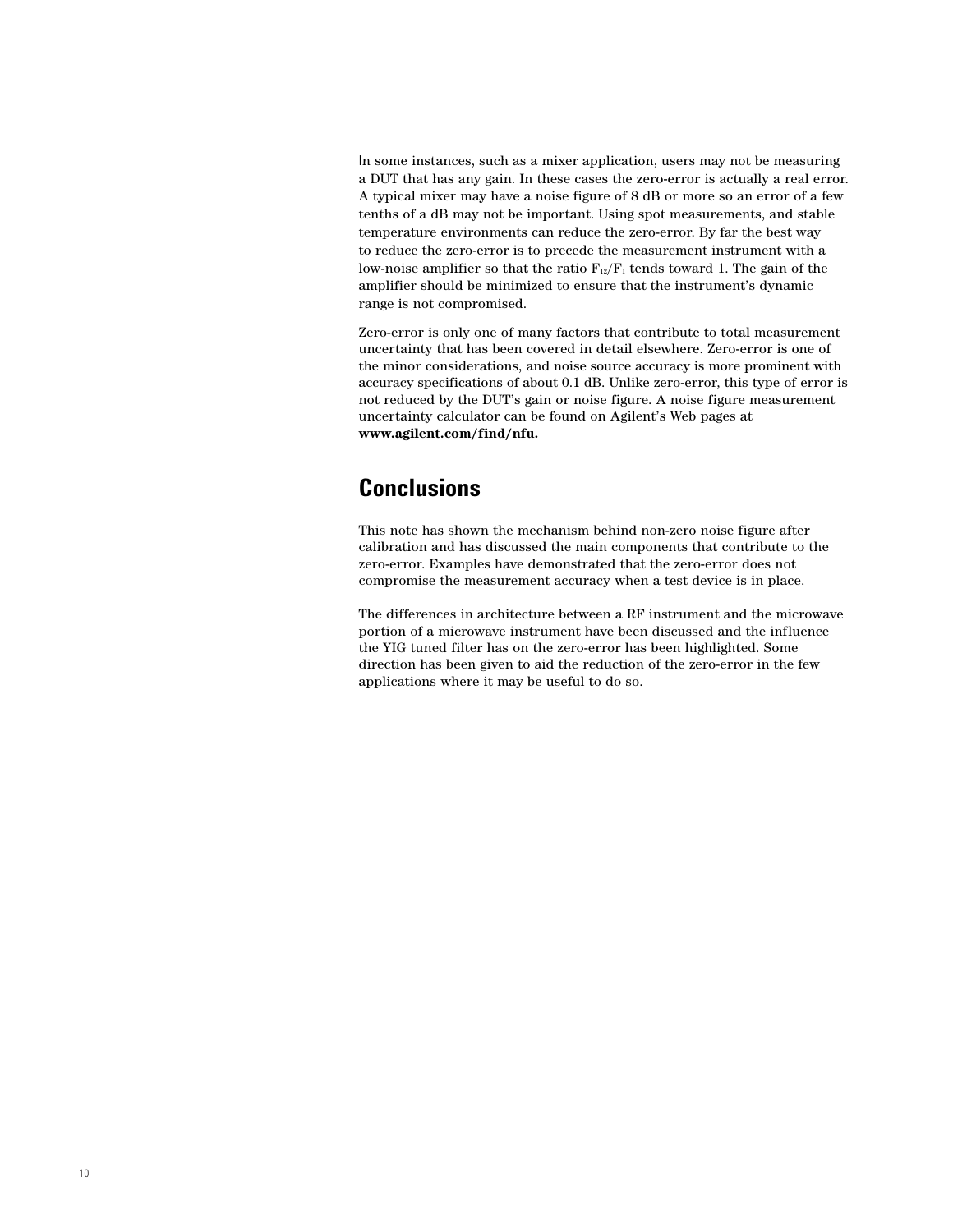## **Related Literature**

*Fundamentals of RF and Microwave Noise Figure Measurements* application note 57-1, Publication number 5952-8255E

*Noise Figure Measurement Accuracy – The Y-Factor Method* application note 57-2, Publication number 5952-3706

*10 Hints for Making Successful Noise Figure Measurements* application note 57-3, Publication number 59890-02-88E

## **Web Sites**

Noise figure analysis web site: **www.agilent.com/find/nf**

Calculate the Uncertainty of NF Measurements: **www.agilent.com/find/nfu**

Noise figure analyzers web site: **www.agilent.con/find/nfa**

Noise figure for spectrum analyzers: **www.agilent.com/find/psa\_personalities www.agilent.com/find/esa\_solutions**